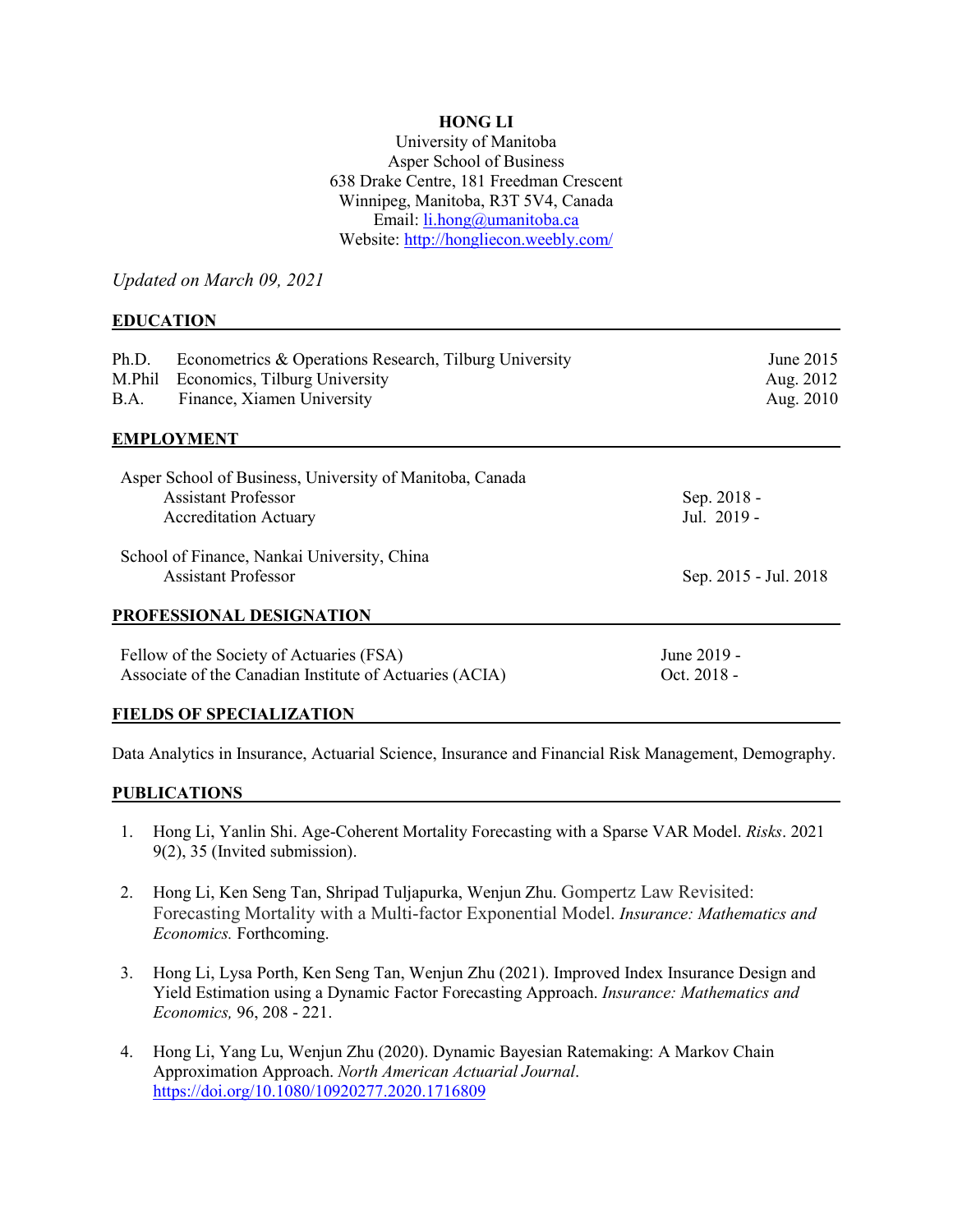- 5. Han Li, Hong Li, Anastasios Panagiotelis, Yang Lu (2019). A Forecast Reconciliation Approach to Cause-of-Death Mortality Modeling. *Insurance: Mathematics and Economics,* 86, 122-133.
- 6. Hong Li, Yang Lu (2019). Modeling Cause-of-Death Mortality Using Hierarchical Archimedean Copula. *Scandinavian Actuarial Journal*, 2019(3), 247 - 272.
- 7. Hong Li, Yang Lu (2018). A Bayesian Non-parametric Model for Small Population Mortality. *Scandinavian Actuarial Journal*, 2018(7), 605 - 628.
- 8. Hong Li (2018). Dynamic hedging of longevity risk: the effect of trading frequency. *ASTIN Bulletin - The Journal of the International Actuarial Association*, 48(1), 197 – 232.
- 9. Tim J. Boonen, Hong Li (2017). Modeling and forecasting mortality with economic growth: a multi-population approach. *Demography*, 54(5), 1921 - 1946.
- 10. Hong Li, Johnny S.H. Li (2017). Optimizing the Lee-Carter Approach in the presence of structural changes in the time- and age-patterns of mortality improvements. *Demography*, 54(3), 1073 - 1095.
- 11. Hong Li, Anja De Waegenaere, Bertrand Melenberg (2017). Robust Mean-Variance Hedging of Longevity Risk. *Journal of Risk and Insurance*, 84, 459– 475.
- 12. Hong Li, Yang Lu (2017). Coherent Forecasting of Mortality Rates: A Sparse Vector-Autoregression Approach. *ASTIN Bulletin - The Journal of the International Actuarial Association*, 47(2), 563-600.
- 13. Hong Li, Anja De Waegenaere, Bertrand Melenberg (2015). The Choice of Sample Size for Mortality Forecasting: A Bayesian Learning Approach. *Insurance: Mathematics and Economics*. Vol. 63, 153-168.

### **PAPERS UNDER REVISION & REVIEW**

- 1. An Chen, Hong Li, Mark Schultze. Tail Index-Linked Annuity: A Longevity Risk Sharing Retirement Plan. Resubmitted to *Scandinavian Actuarial Journal*.
- 2. Hong Li, Yanlin Shi. Forecasting Mortality with International Linkages: a Global Vector-Autoregression Approach. Resubmitted to *Insurance: Mathematics and Economics*.
- 3. Hong Li, Qifan Song, Jianxi Su. Robust Estimates of Insurance Misrepresentation through Kernel Quantile Regression Mixtures. Revised & Resubmit at *Journal of Risk and Insurance*.
- 4. Hong Li. Yanlin Shi. Dynamic Price Discovery of Cross-listed Chinese Banks: An Innovative Analysis of Market Information Share. Revised & Resubmit at *Journal of Banking and Finance.*
- 5. An Chen, Hong Li, Mark Schultze. [Collective Longevity Swap: a Novel Longevity Risk Transfer](javascript:void(0))  [Solution and Its Economic Pricing.](javascript:void(0)) Submitted to *Journal of Economic Behavior & Organization.*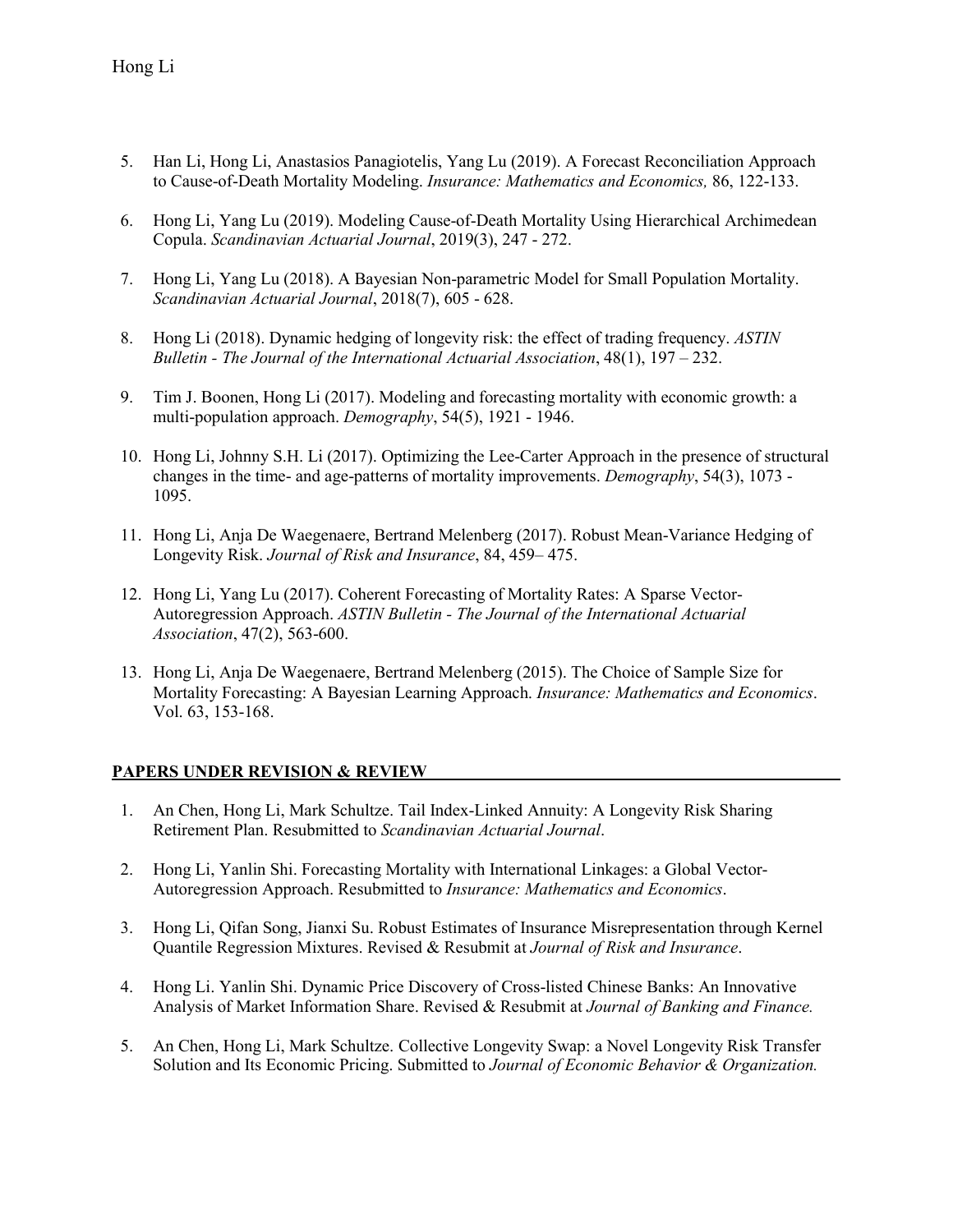6. Hong Li, Yanlin Shi. Robust Information Share Measures with an Application on the International Crude Oil Markets. Submitted to *Annals of Operations Research.*

# **GRANTS**

| 1. Hong Li, Qifan Song, Jianxi Su. Interpretable Random Forests for Risk-informed<br>Modeling in Healthcare Management (Principal Investigator, \$13,000 USD). 2021<br><b>CKER</b> Individual Grant Competition                            |  | 2021      |
|--------------------------------------------------------------------------------------------------------------------------------------------------------------------------------------------------------------------------------------------|--|-----------|
| 2. Spatial-Temporal Modeling of Wildfire Losses with Applications in Insurance-<br>Linked Securities Pricing (Principal Investigator, \$18,000 USD). CAS Reinsurance<br>Committee Issues Request for Proposals: Research Paper on Wildfire |  | 2021      |
| Stochastic Mortality Modeling and Longevity Risk Management in Multiple-<br>3.<br>population Context (Principal Investigator, \$127,500 CAD), NSERC Discovery<br>Grants --- Individual                                                     |  | 2020-2025 |
| Transformation Forests for Auto Insurance Risk Modeling (Principal Investigator,<br>4.<br>\$16,500 CAD), The Canadian Institute of Actuaries                                                                                               |  | 2020-2021 |
| 5. Educational Institution Grant (Principal Investigator, \$7,500 USD), The Society of<br>Actuaries                                                                                                                                        |  | 2019-2022 |
| Managing longevity risk in multiple population contexts. University of Manitoba<br>6.<br>(Principal Investigator, \$75,000 CAD)                                                                                                            |  | 2018-2023 |
| 7. Dynamic Bayesian Ratemaking: A Markov Chain Approximation Approach. The<br>2018 Individual Grants of the Society of Actuaries (Co-Investigator, \$17,500 USD)                                                                           |  | 2018-2019 |
| 8. Educational Institution Grant (Principal Investigator, \$5,000 USD), The Society of<br>Actuaries                                                                                                                                        |  | 2018      |
| "Modeling and Forecasting Chinese Population Dynamics in a Multi-population<br>9.<br>Context" (Principal Investigator, \$10,000 USD), The Society of Actuaries                                                                             |  | 2018      |
| 10. Research on mortality forecasting and longevity risk management. Nankai<br>University (Principal Investigator, ¥10,000 CNY), No. 63172089                                                                                              |  | 2017      |
| 11. Startup Research Grant. Nankai University (Principal Investigator, ¥75,000 CNY)                                                                                                                                                        |  | 2015-2018 |
| 12. Research Talent Grant "Managing Longevity Risk" (Co-Applicant, three years<br>funding for full-time Ph.D. study plus $£10,000$ material costs), NWO <sup>1</sup>                                                                       |  | 2012-2015 |
| <b>AWARDS</b>                                                                                                                                                                                                                              |  |           |

1. 2018 Bob Alting von Geusau Prize for the best paper published in *ASTIN Bulletin* with a Financial Risk or Enterprise Risk Management focus (\$2,500 CAD) 2019

<span id="page-2-0"></span> $^{\rm 1}$  The Netherlands Organisation for Scientific Research.